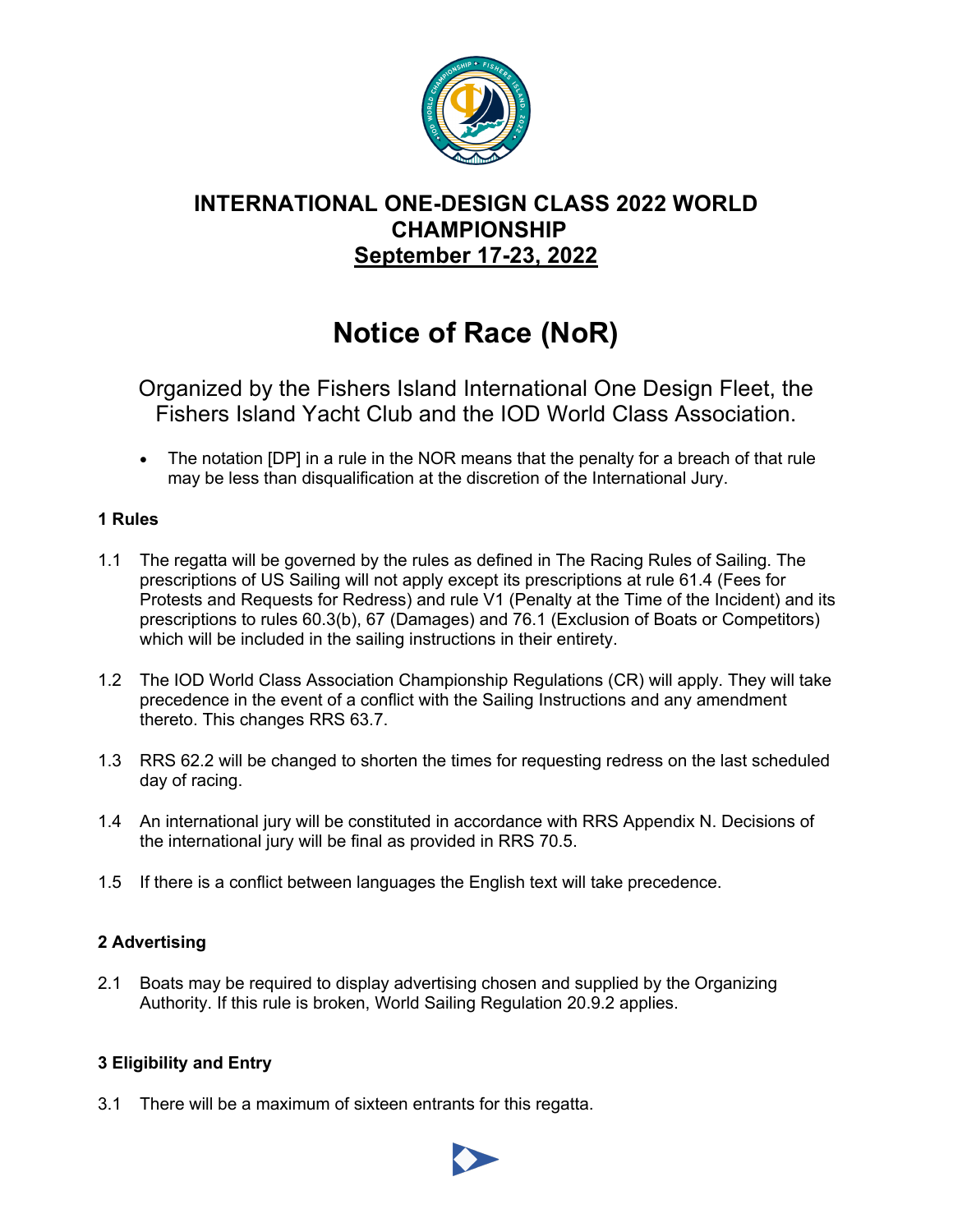

- 3.2 The 2021 IOD Class World Champion is qualified for this event.
- 3.3 Each International One-Design Class Fleet in Good Standing that holds a conforming qualifying series is entitled to send one team to this event which is called a **First Qualifier**.
	- 3.3.1 Fleets and competitors are reminded of the eligibility standards listed in Championship Regulation V.
- 3.4 Special invitations may be issued by the IOD WCA under Championship Regulation IV, paragraph C.
- 3.5 *Second Qualifiers* will be selected in order per the IODWCA Secretary's tabulation for Fleet qualifying series following CR 4 (D).
- 3.6 In order to secure an entry, First Qualifiers must make a deposit of the full entry fee any time after January 1, 2022, but no later than February 28, 2022. Second Qualifiers may make a full entry fee deposit any time after January 1, 2022, but no later than April 15, 2022. Because it may not be known before entries close how many teams have entered, other qualifying teams under CR 4 may make a full entry fee deposit with the Organizing Authority. Entries will be granted to teams according to the CR 4.1 (D). Deposits will only be returned to teams not granted entry.
	- 3.6.1 The entry fee for this championship is \$1,000. Social packages will cost \$450 before July 1, 2022, and \$500 after July 1, 2022 Additional Social Packages may be purchased at the time of the entry or at Check-in at the prevailing price at the time of purchase. Entries must be received according to the schedule below or a qualifying entry may be reallocated.

| 3.6.2 Entry Schedule                       |                          |
|--------------------------------------------|--------------------------|
| <b>Entries Open</b>                        | January 1, 2022          |
| <b>First Round Qualifier Entries Close</b> | <b>February 28, 2022</b> |
| All Qualifier Entries Close                | April 15, 2022           |

- 3.7 All competing skippers and co-skippers must be members of U.S. Sailing or their National Sailing Authority.
- 3.8 All competing skippers and crews must be members of their respective International One-Design Class Fleet, and the IOD World Class Association
- 3.9 The Borrowed Boat insurance premium and damage deposit amounts will be published June 1, 2022. This amount must be settled by registration, Sept. 17, 2022.
	- 3.9.1 After the conclusion of the regatta, the damage deposit will be returned, less any deductions for loss or damage incurred by the competitor during the regatta.

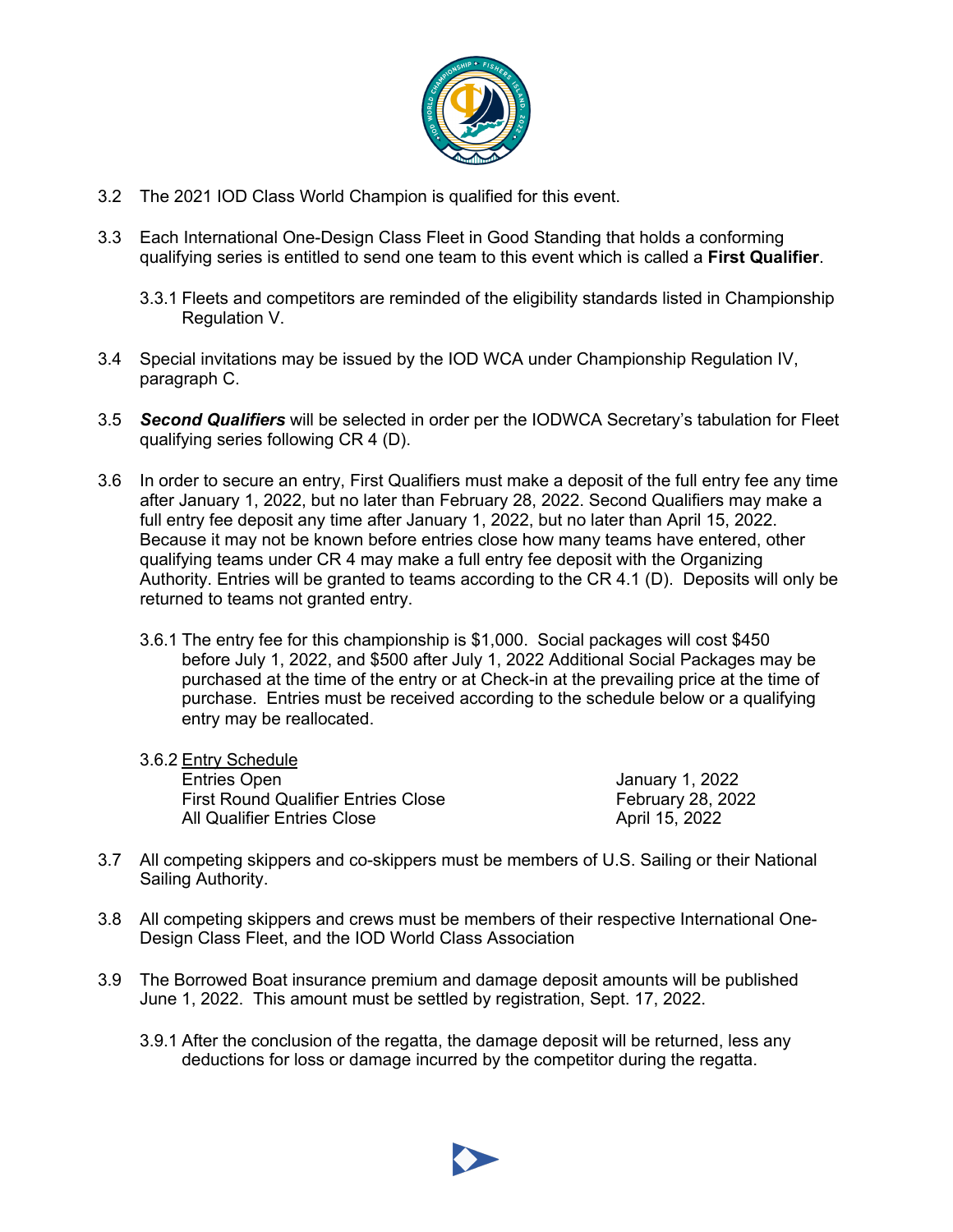

- 3.9.2 During the event, skippers responsible for an incident causing damage, may have their damage deposits debited by the estimated cost of repair, as determined by the Fishers Island Fleet Technical Officer, whose decision shall be final. In such cases, the skipper shall restore their damage deposit balance before being permitted to sail in races on a subsequent day.
- 3.9.3 Additionally, damage deposits may be "pooled" to cover any un-attributable loss or damage to the boats which occurred as a direct result of the use of the boats in the regatta. In such event, expenses shall be deducted from the "pool", and the balance shall be returned to the competitors after the conclusion of the regatta.
- 3.10 The official entry form will be available on January 1, 2022, at www.iodworlds.com and www.iodwca.org/fishersislandworlds2022.
- 3.11 All qualifying teams must complete and submit the official entry form and housing request by the deadline of April 15, 2022. Entries and housing requests may be submitted online or scanned and e-mailed to: 2022Worlds@FIYC.net.
- 3.12 All First Round qualifying teams must pay their entry fee by February 28, 2022. Failure to submit an entry accompanied by the entry fee may result in the invitation being reallocated to competitors who are invited under Championship Regulation IV (D).
- 3.13 Instructions for electronic payment of entry fees, social packages, and housing requests will be available on January 1, 2022. Surcharges may apply to some electronic payments

#### **4 Race Format**

- 4.1 Racing will be in a round robin format and is targeted to include 16 races.
	- 4.1.1 There will be 12 boats employed in racing with four competitors having a bye for each race.
	- 4.1.2 Competitors will race three out of four races and are intended to complete 12 races for the regatta.
- 4.2 No more than four races will be sailed on one day
- 4.3 On Friday, Sept. 22, 2022, no warning signal will be made after 1430.
- 4.4 Conditions permitting, the RC intends to set races of 6NM or longer.
- 4.5 The time limits for this event shall be 2 hours for a race (This modifies CR 6.9)

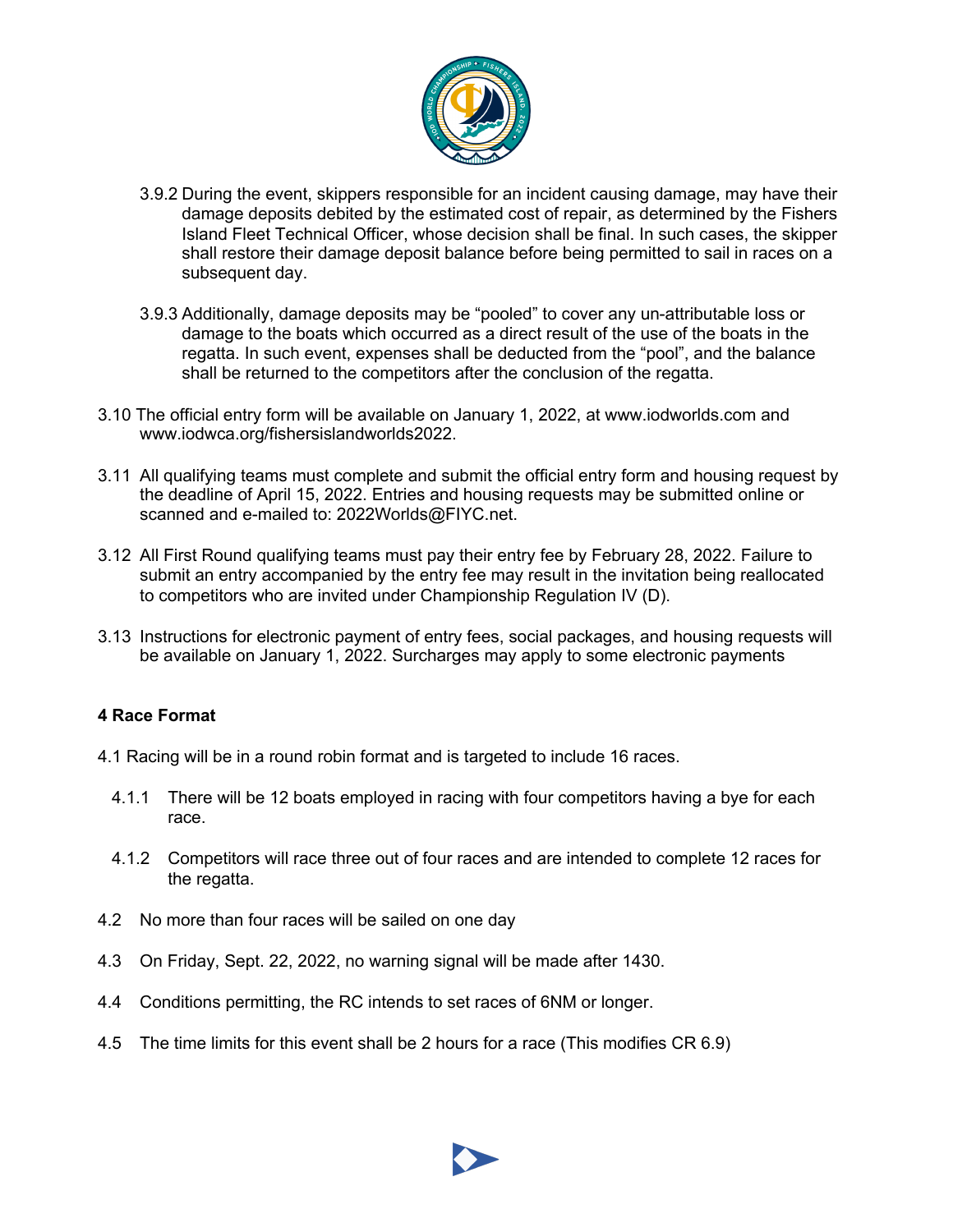

4.6 Boats, together with their sails and running rigging (excepting spinnakers) will be exchanged after the completion of each championship race in accordance with a boat rotation draw that will be held at the Skippers meeting on Saturday September 17.

# **5 Anticipated Racing and Schedule (Subject to Change)**

```
Saturday, Sept. 17 - Housing begins
   1330 – 1500 Registration (FIYC)
   1500 – 1700 IOD Annual General Meeting (FIYC)
   1900 – 2030 Opening Cocktail Party and Dinner, FIYC
Sunday
   Racing (FIYC)
Monday
   Racing (FIYC)
Tuesday
   Racing (FIYC)
Wednesday
   Spare Day
   Racing (FIYC), if required
Thursday
   Racing (FIYC)
Friday
   Racing (FIYC)
   1900 Championship Dinner/Prizegiving
```
Friday, Sept 23. Last night of provided housing

# **6 Sailing Instructions**

6.1 The Sailing Instructions will be available electronically on or before Sept. 1, 2022

# **7 Racing Area**

7.1 Racing will be conducted in the waters north of Fishers Island, NY.

# **8 Courses**

8.1 Courses will be described in the sailing instructions.

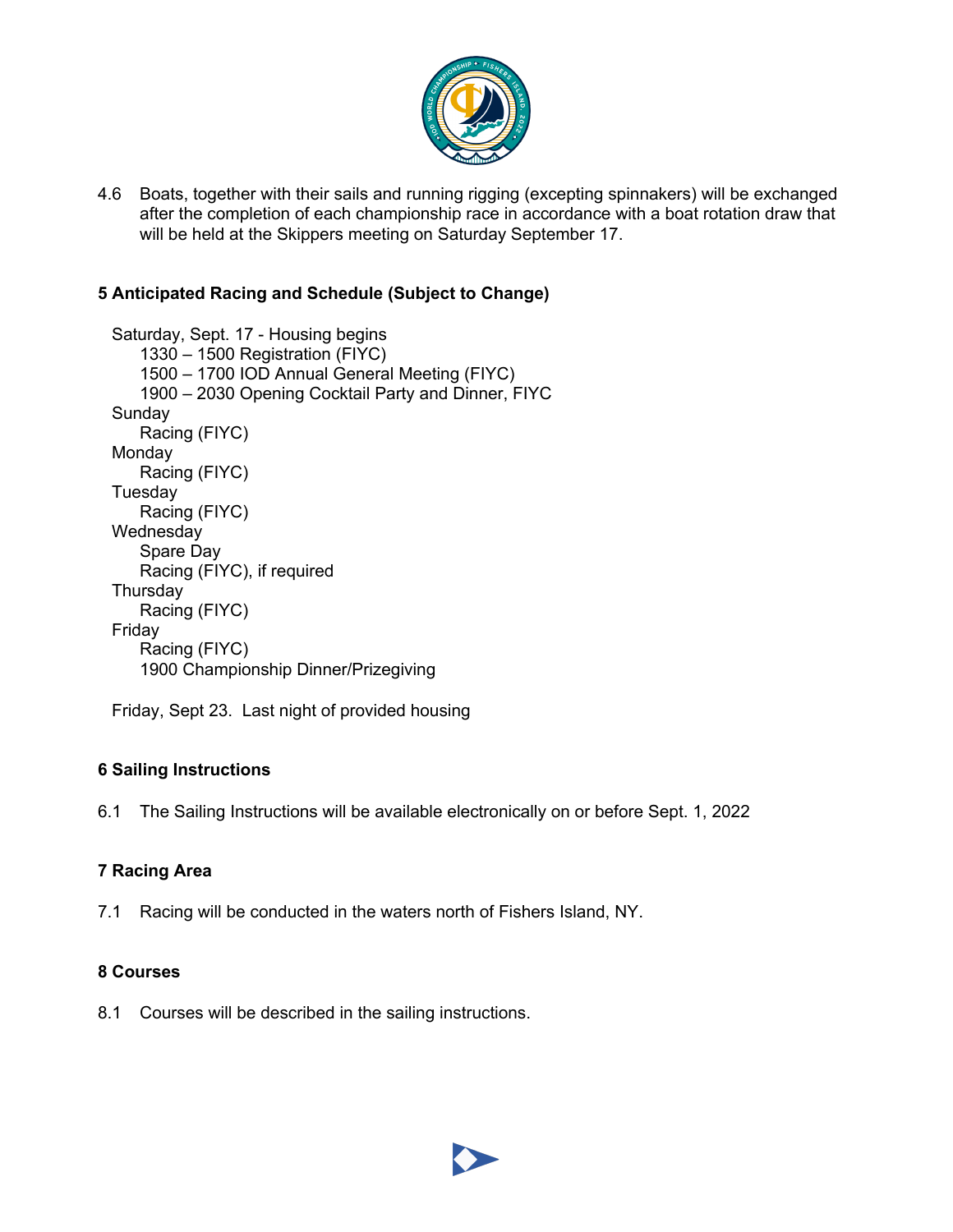

#### **9 Boats**

- 9.1 Boats will be provided by the boat owners from the Marblehead IOD Fleet and Fishers Island IOD Fleet.
	- 9.1.1 Boats will be prepared to be equally competitive; variations and/or conformity with IOD Class measurement will not be grounds for protest or a request for redress. This changes RRS 60.1(a) and 62.1(a).
- 9.2 Boats will be prepared and tuned by the FIYC IOD Class Technical Committee in conjunction with the Regatta Technical Chair
- 9.3 Each boat will be provided with one jib and mainsail and no other jib or mainsail shall be used without the permission of the Regatta Technical Chair.
- 9.4 Boats will have a spinnaker turtle, and/or a spinnaker launching bag, and spinnaker sheets.
- 9.5 One spinnaker will be assigned to each team for the duration of the regatta.
	- 9.5.1 In strong winds spinnaker restrictions may be imposed as described by the sailing instructions.
- 9.6 All equipment provided with the boat for sailing and safety purposes shall be carried while afloat.

#### **10 Boat Restrictions**

- 10.1 Generally, unless permission is given by the Regatta Technical Chair, or stated in NoR 11, boats are to be sailed "as is" -- no boat, sail or provided equipment shall be temporarily or permanently modified. Teams failing to observe any of these restrictions may be subject to a discretionary penalty [DP].
- 10.2 Automatic bilge pumps shall not be disconnected or disabled.
- 10.3 Jibs may not be tied to headstay
- 10.4 Boats shall be returned to an assigned IOD mooring following each day of racing. Moorings will be marked with the IOD notation. Technical committee members will be stationed in the harbor to provide directions to the moorings.

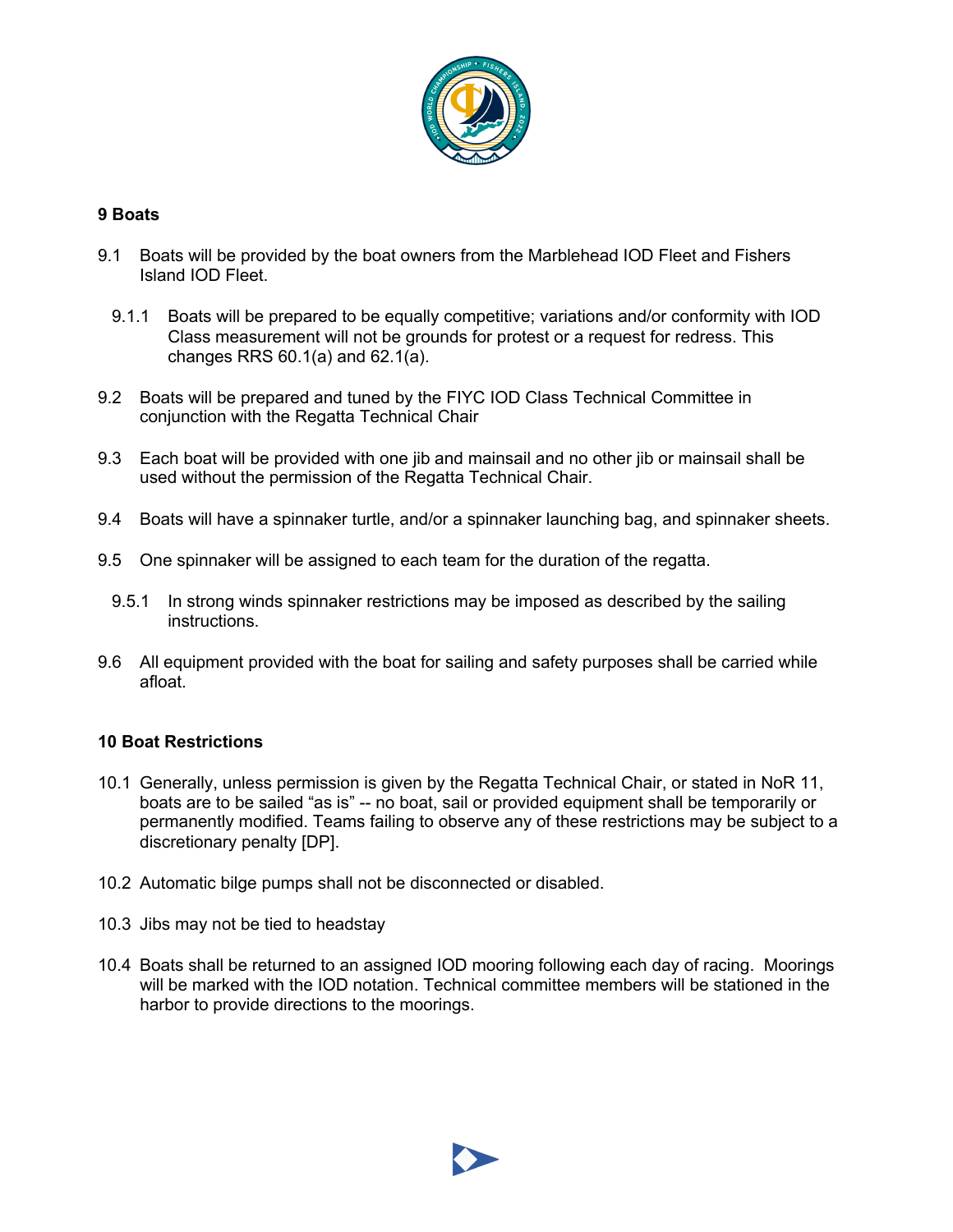

#### **11 Permitted Actions**

- 11.1 The following actions of the competitors are permitted, subject to the restrictions outlined below.
- 11.2 Except as prohibited in NOR 10, all fittings or equipment designed to be adjusted, including backstays and jumper stays, may be adjusted within the limits provided,
- 11.3 Competitors may bring and use their own spinnaker sheets and/or launching bags or systems, sister clips can be temporarily added to spinnakers -- so long as their use does not compromise the integrity of the boat, her varnish, paint, or other finish, or the spinnaker.
- 11.4 Electrical tape or vinyl tape (not cloth-backed or duct tape) may be used anywhere above the water line. Competitors will be responsible for the removal of any markings left on the boats, or any damage to the varnish, paint, or other finish caused by the application of tape.

#### **12 Other Requirements**

- 12.1 Functioning VHF radios with US channels shall be required by the sailing instructions and each competitor shall bring their own devices and chargers. Radio use and restrictions will be described in the sailing Instructions.
- 12.2 Competitors should bring foam-filled or inflatable personal life jackets that meet or exceed U.S. Coast Guard Type III requirements (European CE100N life jackets are acceptable). Life jackets may be required to be worn while performing boat rotations on the water or by the sailing instructions.

#### **13 Scoring**

- 13.1 Scoring will be in accordance with RRS Appendix A as modified by the IOD World Class Association Championship Regulations. Points will accrue to teams, not boats.
- 13.2 If a partial Round Robin is sailed, the scores for each race shall be added in order beginning with the first race sailed up to the highest number of races in which all competitors have sailed (This changes RRS A 2.1)
- 13.3 All competitors must sail a minimum of 4 races to constitute a Championship series.
- 13.4 There will be one throw-out after each competitor has completed 6 races and two throw-outs after each competitor has completed 10 races (This modifies CR 7.3 (A))

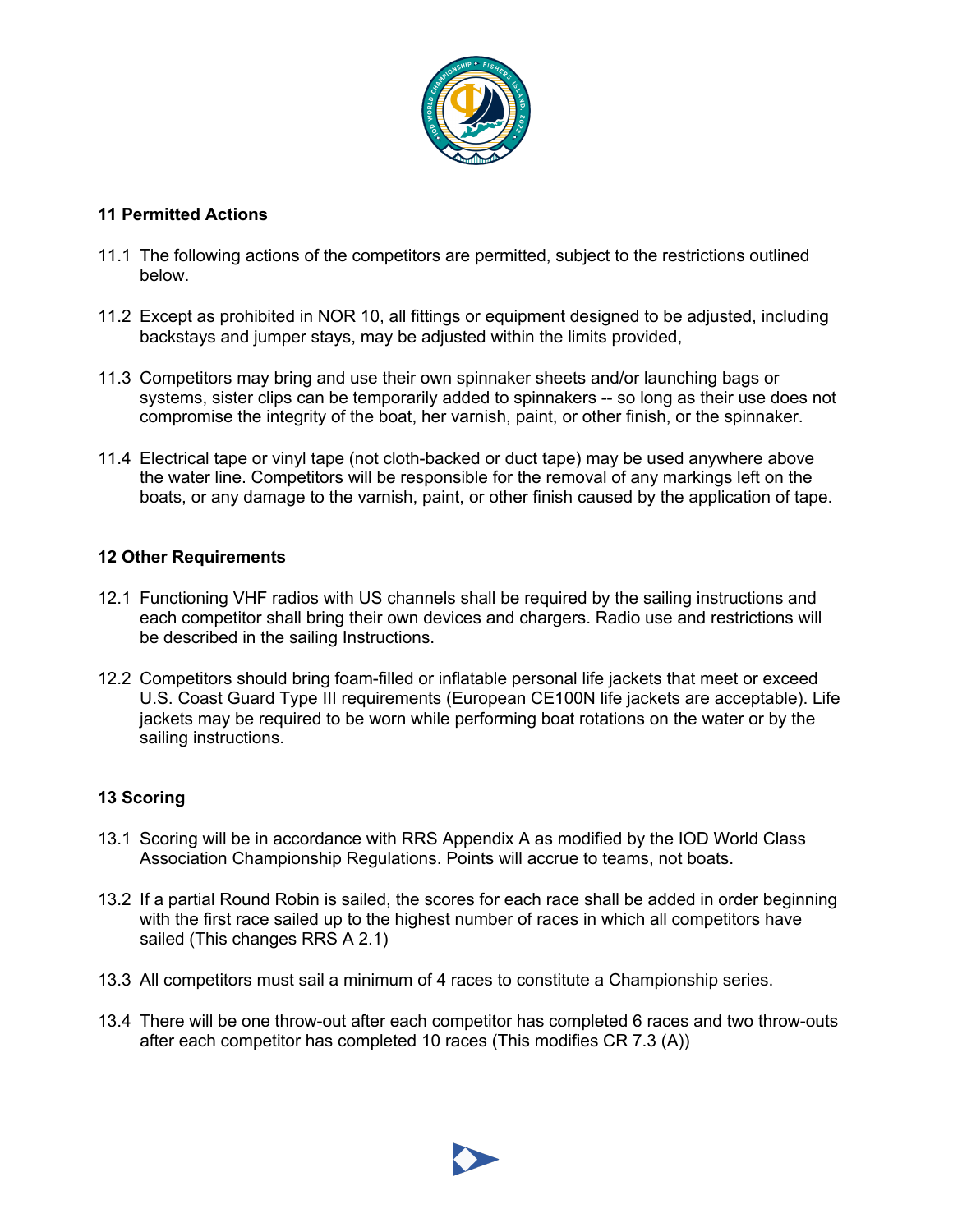

#### **14 Penalty System**

14.1 RRS Appendix V1 (Penalty at the Time of the Incident) will apply.

#### **15 Prizes**

- 15.1 The Bjarne Aas Perpetual Trophy will be awarded to the first-place team.
- 15.2 The William John Perpetual Club Trophy will be awarded to the Yacht Club of the first- place team.
- 15.3 The Allegra Perpetual Trophy will be awarded to the second-place team.
- 15.4 The Edinburgh Bowl Perpetual Trophy will be awarded to the third-place team.
- 15.5 Outstanding Crew Award:
- 15.6 Other prizes may be awarded.

#### **16 Disclaimer of Liability**

16.1 Competitors participate in the regatta entirely at their own risk. See RRS 4, Decision to Race. The organizing authority will not accept any liability for material damage or personal injury or death sustained in conjunction with or prior to, during, or after the regatta.

# **17 Further Information**

- 17.1 Regatta information, news and racing results will be published at www.iodworlds.com and www.iodwca.org/fishersislandworlds2022.
- 17.2 Questions about this Notice of Race, Regatta Schedule, Housing, and Regatta Social schedule may also be forwarded to Bill Reed, Regatta Chairman, at 2022Worlds@FIYC.net.
- 17.3 Fishers Island is part of Suffolk County in New York State and we will comply and enforce any COVID mandates promulgated by the appropriate health authorities.

#### **HOUSING INFORMATION**

The Organizing Authority will accommodate competitors and their families in private homes on Fishers Island beginning Saturday evening September 17, 2022 through Saturday morning, Sept. 23, 2022. Homes and social events are not generally within walking distance so teams are strongly encouraged to bring adequate vehicles for their competitors and supernumeraries. Transportation to and from the island is by the Fishers Island Ferry. Reservations are recommended and can be made up to one month in advance on their website, www.FI ferry.com. There is a general aviation airport on Fishers Island: 0B8, Elizabeth Field.